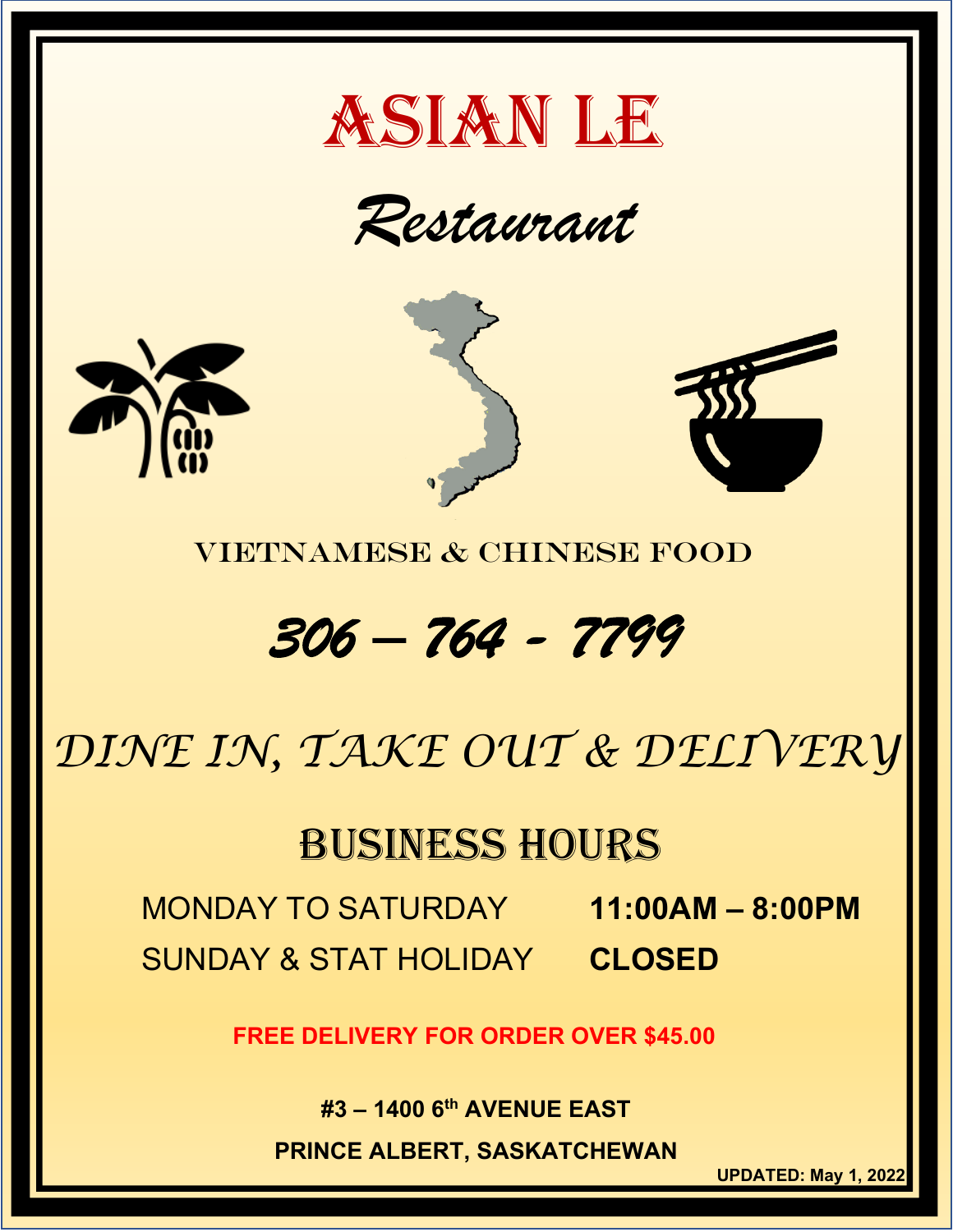#### *APPETIZERS*

| Vietnamese Spring Rolls (4)\$8.00 |  |
|-----------------------------------|--|
| Chinese Egg Rolls (4)\$8.00       |  |
| Boneless Dry Ribs\$10.95          |  |
|                                   |  |

Chicken Balls (16)**…………… \$12.95** Deep Fried Shrimps (16**)…….\$12.95** Half Order (8)**…………...\$7.45**

## *VIETNAMESE SALAD ROLLS*

Wrapped in Rice Paper with Noodles & Lettuce. Served with Peanut Sauce

| Vegetarian Rolls (4 Rolls)\$8.00 |  |
|----------------------------------|--|
| Full Order (4 Rolls)\$8.50       |  |
| Half Order (2 Rolls)\$5.00       |  |

Choose **One** of Chicken **/** Beef **/** Pork **/** Shrimp **OR** a Combination of **TWO**

## *SOUPS*

|  | Small Medium Large |  |
|--|--------------------|--|
|  |                    |  |
|  |                    |  |
|  |                    |  |
|  |                    |  |

#### *VERMICELLI*

All Vermicelli Comes with Lettuce, Cucumber, Bean Sprouts & Peanuts

| Sate Chicken (Beef / Pork / Shrimp) Vermicelli with one Spring Roll\$10.95     |  |
|--------------------------------------------------------------------------------|--|
| Stir Fry Chicken (Beef / Pork / Shrimp) Vermicelli with one Spring Roll\$10.95 |  |
| Curried Chicken (Beef / Pork / Shrimp) Vermicelli with one Spring Roll\$10.95  |  |

## *VERMICELLI COMBO*

**1 Serving 2 Servings**

**Combo A:** Sate Chicken + Beef + Pork + Shrimp & Spring Roll(s)**… …...\$11.95 ….…….\$18.95 Combo B:** Stir Fry Chicken + Beef + Pork + Shrimp & Spring Roll(s).....\$11.95 ...........\$18.95 **Combo C:** Curried Chicken + Beef + Pork + Shrimp & Spring Roll(s) **…..\$11.95 …. ..…..\$18.95**

## *RICE NOODLE SOUPS*

Vermicelli Noodle

| Noodle Soup \$10.95            |  |
|--------------------------------|--|
| Sate Noodle Soup\$11.95        |  |
| Thai Tomyum Noodle Soup\$12.95 |  |
| Curried Noodle Soup\$11.95     |  |

Choose **One** of Chicken **/** Beef **/** Pork **/** Shrimp **OR** a Combination of **TWO**

**All prices subject to GST and change without notice**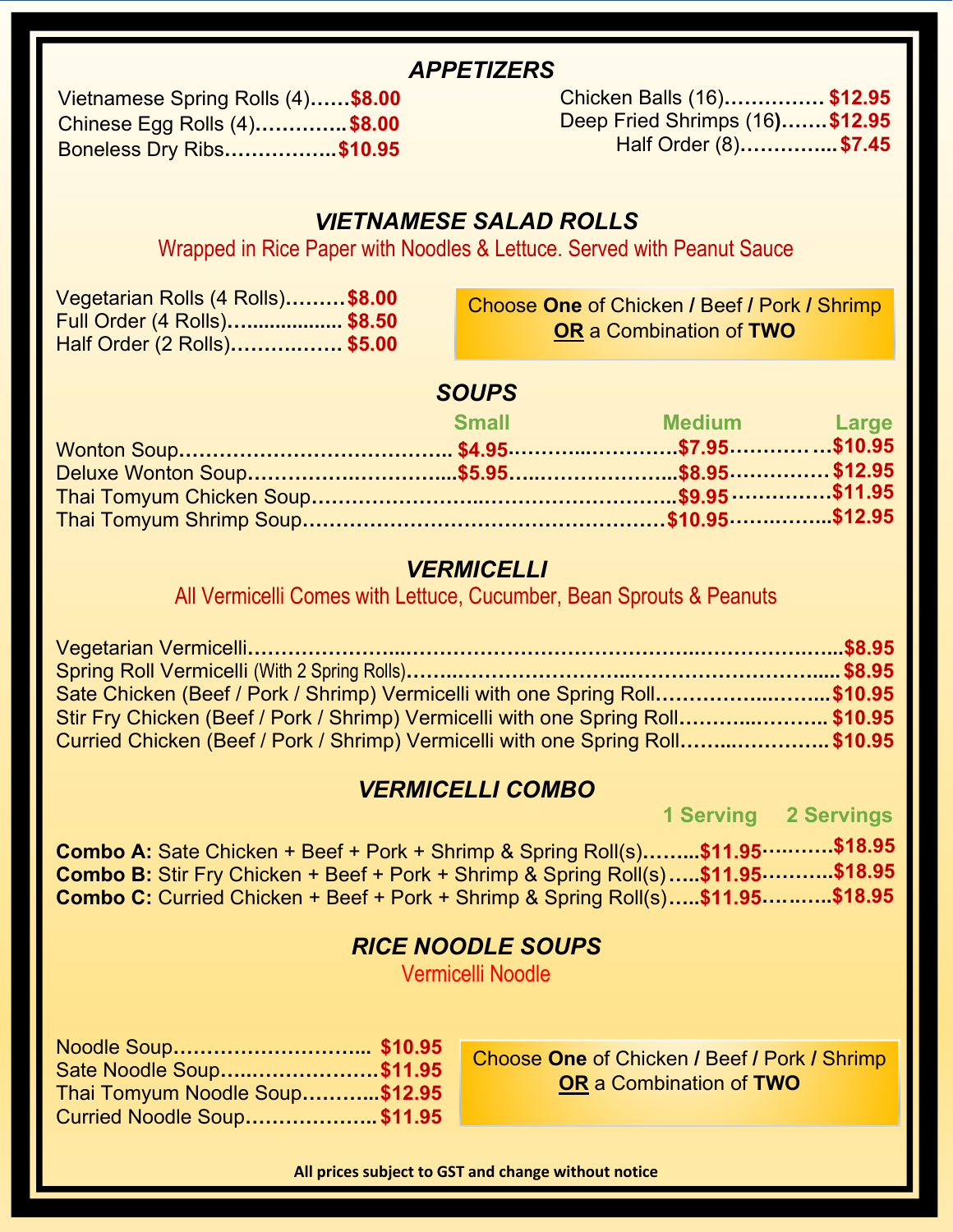# *DISHES ON STEAMED RICE OR NOODLE*

All Dishes Come with Mixed Vegetables

| <b>Mushroom Fried Rice \$10.95</b> |  |
|------------------------------------|--|
| <b>Chicken Fried Rice \$10.95</b>  |  |
| Beef Fried Rice \$10.95            |  |
| <b>Shrimp Fried Rice \$11.95</b>   |  |
| <b>Special Fried Rice \$11.95</b>  |  |
| Thai Spicy Fried Rice \$12.95      |  |

# *FRIED RICE* CHOWMEIN

Served With Fat Noodles and Bean Sprouts

| Mushroom Chowmein \$11.95      |  |
|--------------------------------|--|
| <b>Chicken Chowmein\$11.95</b> |  |
| Beef Chowmein\$11.95           |  |
| <b>Shrimp Chowmein\$12.95</b>  |  |
| Special Chowmein \$12.95       |  |
| Thai spicy Chowmein \$13.95    |  |

# *CHOPSUEY*

# Mixed Vegetables & Bean Sprouts

| <b>Mushroom Chopsuey\$11.95</b> | <b>Shrimp Chopsuey\$12.95</b>   |  |
|---------------------------------|---------------------------------|--|
| <b>Chicken Chopsuey\$11.95</b>  | <b>Special Chopsuey \$12.95</b> |  |
| Beef Chopsuey \$11.95           | Thai Spicy Chopsuey \$13.95     |  |

# *CHICKEN DISHES*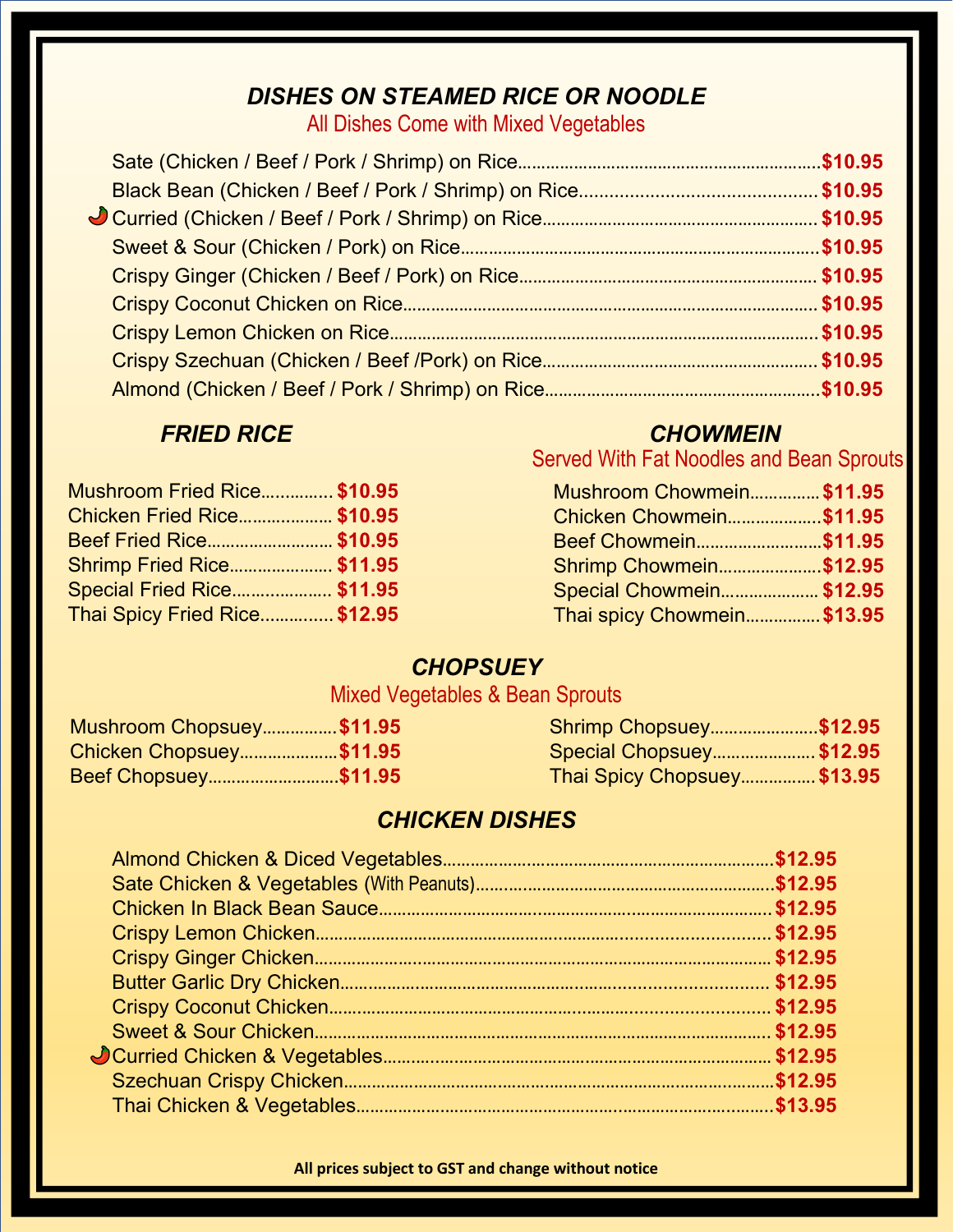# *BEEF DISHES*

# *PORK DISHES*

# *SHRIMP DISHES*

# *BIRDS NEST & SPECIAL NOODLES*

**All prices subject to GST and change without notice**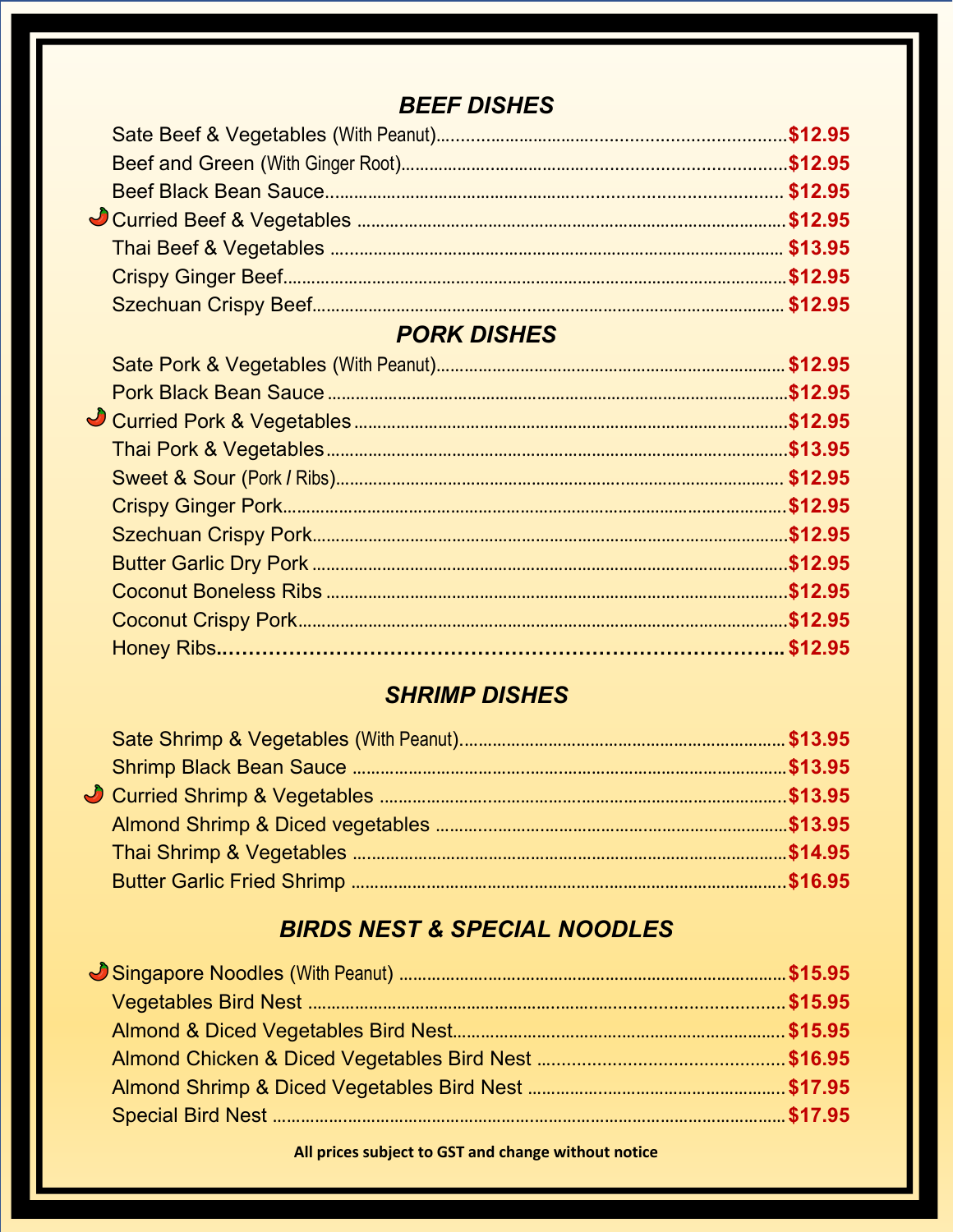| <b>HOT PLATE</b><br>All Hot Plates Come with Vegetables and Served<br>with <b>Steamed Rice OR Steamed Noodles</b> on the side | <b>Choose Spice Level</b><br>Mid<br>Medium JJ<br>Hot $JJ$ |
|-------------------------------------------------------------------------------------------------------------------------------|-----------------------------------------------------------|
| Served With Combination of Chicken, Beef, Pork & Shrimp                                                                       |                                                           |
| Served With Combination of Chicken, Beef, Pork & Shrimp                                                                       |                                                           |
| Served With Your Choice of Crispy Beef OR Crispy Chicken                                                                      |                                                           |
| Served With Choice of Crispy Chicken OR Boneless Ribs                                                                         |                                                           |
| Served With Combination of Crispy Chicken, Crispy Beef & Crispy Pork                                                          |                                                           |
| Served With Combination of Chicken, Beef, Pork & Shrimp                                                                       |                                                           |

# *SIDE ORDER*

|                        |                            | <b>Small</b> | Large |
|------------------------|----------------------------|--------------|-------|
| Steamed Rice \$3.00    | Fries \$3.45 \$5.45        |              |       |
| Steamed Noodle \$3.00  | Fish Sauce\$0.50\$1.00     |              |       |
| Mixed Vegetables\$6.00 | Hot Chili Oil\$0.50\$1.00  |              |       |
| Peanut sauce \$1.50    | Sweet & Sour \$0.50 \$1.00 |              |       |

# *DRINKS & BEVERAGES*

| Tea (Red Rose, Green Tea, Jasmine, Earl Grey, Ginger, Black Tea, Peppermint)\$2.00           |  |
|----------------------------------------------------------------------------------------------|--|
|                                                                                              |  |
| Soft Drink (Pepsi, Coke, Iced Tea, Orange Crush, Root Beer, Ginger Ale, 7up, Sprite)  \$2.00 |  |
|                                                                                              |  |
|                                                                                              |  |

**All prices subject to GST and change without notice**